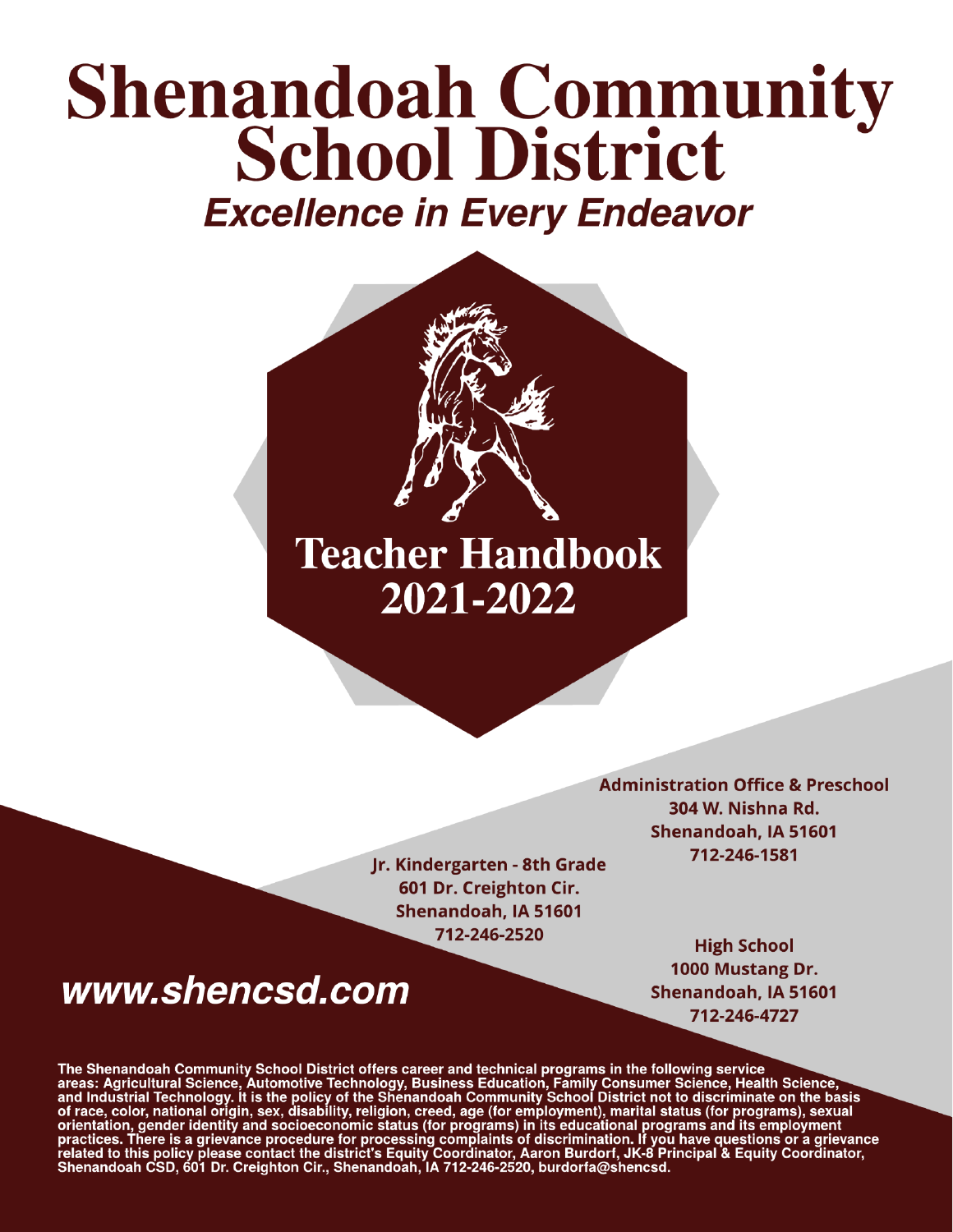## Contents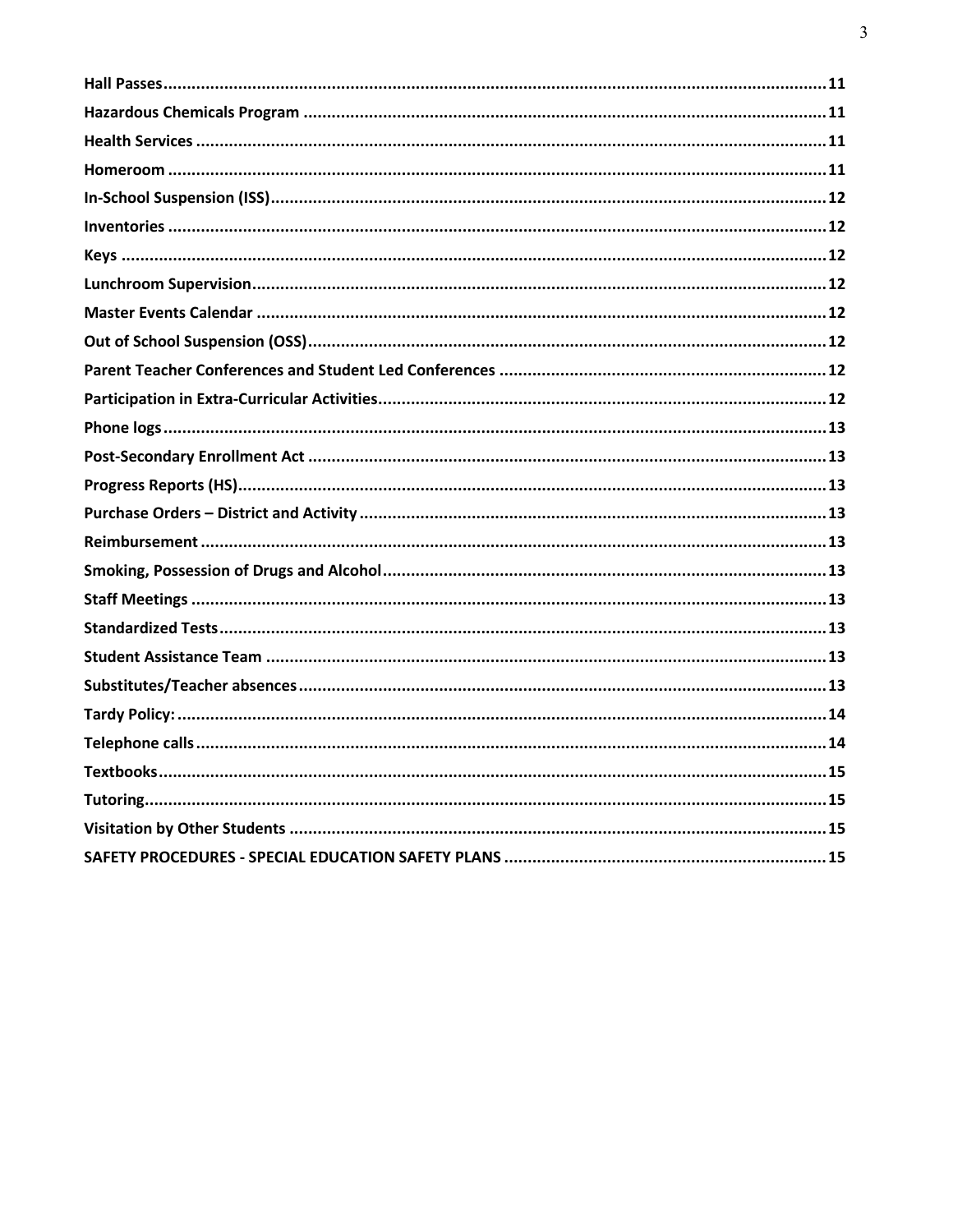## **Mission Statement**

The Shenandoah Community School District, in partnership with families and the community, will provide each student an educational environment that maximizes his or her potential to meet the challenge of an ever-changing world.

## **Vision Statement**

It is the vision of the Shenandoah Schools, in partnership with the community that we provide:

- Students the tools to become responsible, successful citizens and lifelong learners in an everchanging world.
- A safe and caring environment that ensures the dignity of all.
- Opportunities that stretch student and staff capabilities.
- School staff that are focused and visionary, collaborative and empowered to make knowledgeable decisions.

## **Board Goals**

With a goal of excellence, we are committed to:

Increasing academic achievement;

Increasing STEM (Science Technology Engineering, Mathematics) Literacy; Expanding and furthering Career Technical Education and vocational programs; Developing a comprehensive K-12 activities program; and

Maximizing sharing programs for students and operational expenses.

## <span id="page-3-0"></span>**Abuse of Students by Employees**

Employees found in violation of abuse of the students will be subjected to disciplinary action up to and including discharge. See Board Policies 402.3, 402.3E1, 402.3E2 402.3R1.

#### <span id="page-3-1"></span>**Activity Supervision**

Board Policy requires that no sponsor or coach leaves students unsupervised. This means that all students must be supervised until they leave our premises after all activities and trips.

#### <span id="page-3-2"></span>**Activity Passes**

Staff wishing to receive a free activity pass must volunteer to work 2 activities during the school year. There will be an event sign-up at the beginning of the year.

## <span id="page-3-3"></span>**Admission Slips/Field Trips/(Pre-Excused)**

When a teacher or coach takes a group of students out of the building for a class period or more, the office needs a list of students involved in advance so that all teachers know who will be gone. All out of state trips must receive prior approval by the school board.

#### <span id="page-3-4"></span>**Announcements - HS**

As our goal is to reduce interruption of normal classroom procedures, every effort will be made to make general announcements at one designated time period. Comments may be broadcast over the PA system between classes to and for individual students. Most general student information will be conveyed via a daily bulletin. Bulletins are also available on the school website.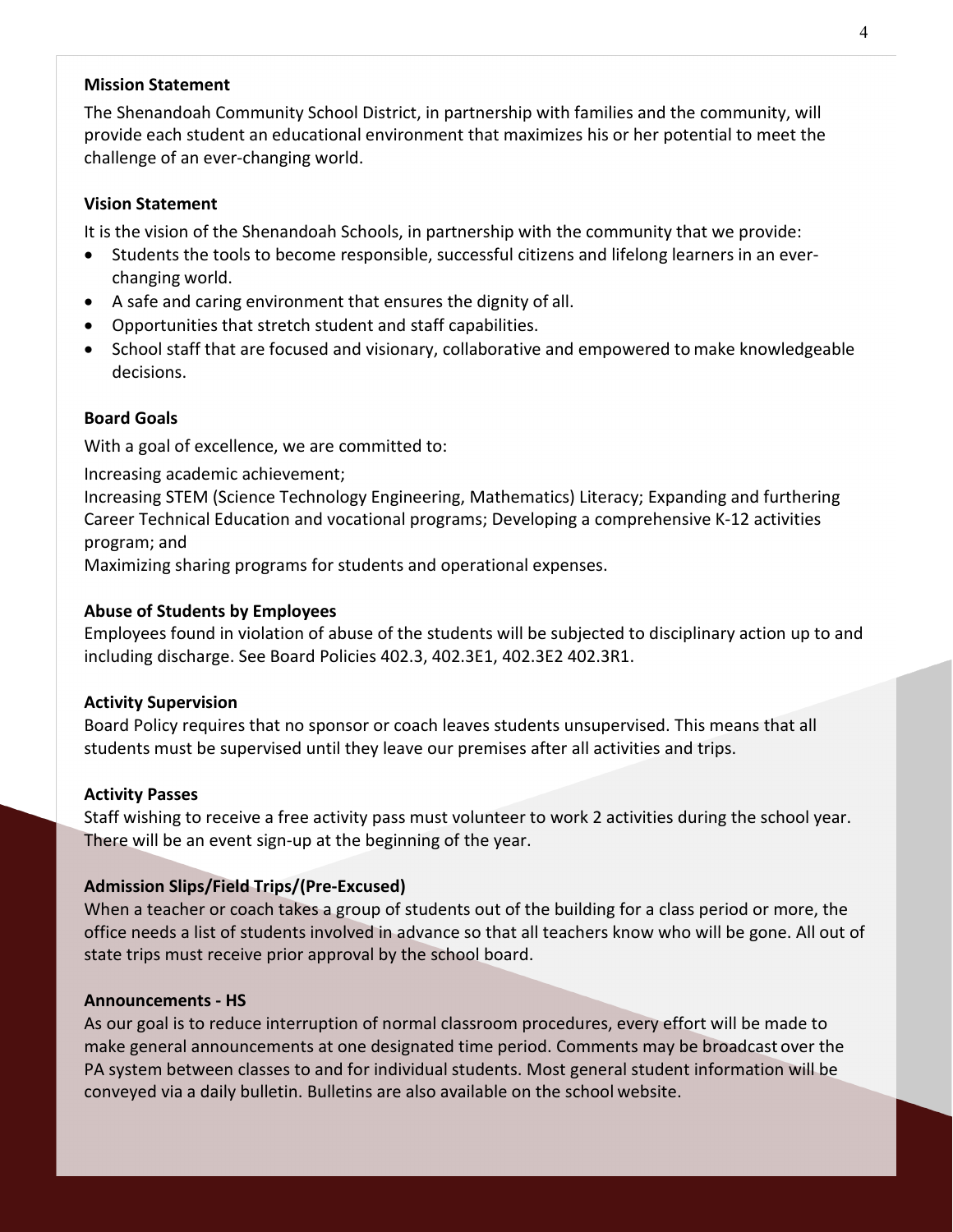## <span id="page-4-0"></span>**Attendance**

MS/HS attendance must be taken in the first ten minutes of every period by each instructor. Elementary attendance must be taken within the first 30 minutes of the day by each homeroom teacher. Record this information on PowerSchool. If a student is absent mark her/him Absent Unexcused. The office will adjust the student's record if the absence is excused. If a student is tardy to class without a tardy pass, please call the office.

#### <span id="page-4-1"></span>**Board Policies**

Copies of Shenandoah Board Policies may be found on the school website.

## <span id="page-4-2"></span>**Building Leadership Team (BLT)**

Building Leadership Teams meet regularly and discuss any pressing concerns or issues. Any teacher who has a concern or an idea they would like to have addressed can bring it to the attention of a member of the building team who can then bring it up at a meeting. The building leadership team will also help with staff meetings and other meetings during the school year.

#### <span id="page-4-3"></span>**Bus/Vehicle Requests**

All requests must be emailed to the principal at least three days before the school vehicle is needed. Staff have the ability to check availability and confirm requests by using the google document called "District Transportation Request Form". Do not transport students in your own vehicle.

#### <span id="page-4-4"></span>**Bus/Vehicle Use:**

#### Picking up the vehicle

- Vehicle's need to be picked up the day of the departure
- If a vehicle is needed more than one hour before departure, make arrangements with the Transportation Director in advance to verify whether the vehicle can be ready at the requested time.

#### Route

- Remember that the school vehicles are representing our school district and community.
- While on route to your destination, observe all traffic laws.
- Drive the most direct route to and from your destination.
- Routes that include stops outside of the most direct route need prior administrative approval.
- Animals are not to be transported in school vehicles

## Returning the vehicle

- Return the vehicle as close to the time reported on the transportation request form as possible. It may have another trip soon after it is to be returned.
- Complete the trip log and leave the keys in the key bag and leave the bag in the driver's seat of the vehicle.
- Remove all other items from the vehicle and leave it as you found it.

## Fueling the vehicle

- If possible, fuel vehicle at RocStop or other Cenex station. If there is not a Cenex station, the card should work at most other locations.
- Use the Cenex Fleet Card that is in the console of the vehicle. The gas pump will ask you for an ID#, which is written on the envelope the card is in. It will also ask you for the odometer reading. This card may also be used to purchase anti-freeze, oil, windshield wiper fluid, or any other vehicle need.
- Place the receipt on the vehicle clipboard.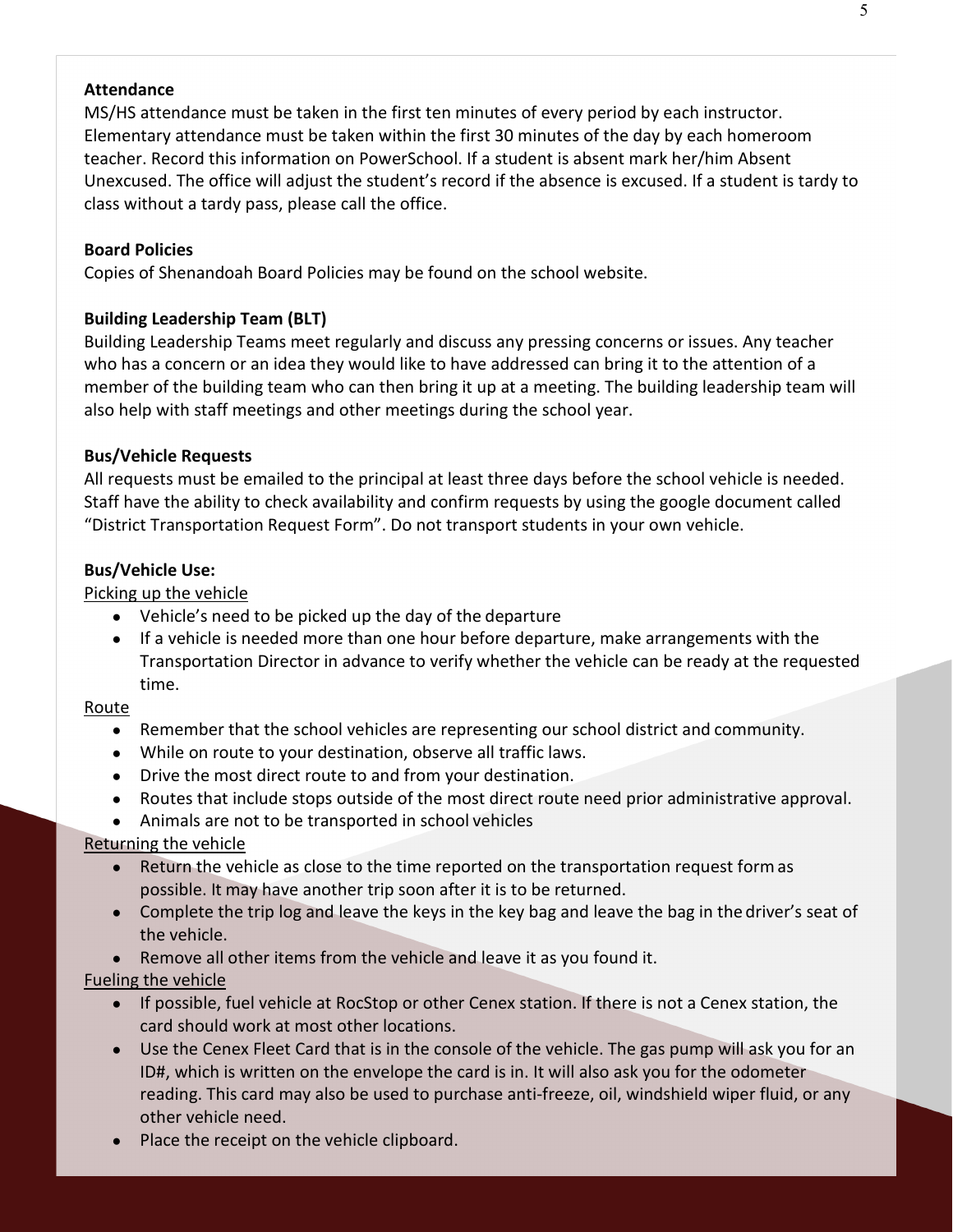## <span id="page-5-0"></span>**Cell Phones**

All staff is expected to use cell phones in a professional manner and avoid accepting calls or texting when it interrupts instruction, while on supervision duty or participating in professional learning unless there is an unusual circumstance or some type of emergency.

## <span id="page-5-1"></span>**Child Abuse**

(235A2) Child abuse is defined as "any non-accidental physical injury suffered by a child as the result of the acts or omissions of the child's parent, guardians, or other persons legally responsible for the child." Child is defined as "any person under the age of eighteen years."

The child abuse law requires that certificated school employees such as teachers and administrators are mandated or legally required to report whenever in the course of employment the reporter believes or has reason to believe the child has been injured a result of abuse.

Child abuse is to be reported to the principal or school nurse. That person is to immediately make an oral report to the local department of social services and to make a written report to the local department of social services within 48 hours after oral report (forms for written reports are available in each building.) Both reports should include as much of the following information possible: child's name, age, address: parent's name and telephone number: reason for suspecting abuse included previous injuries as well as any other information felt by the reporter to be important.

A school employee would have cause to suspect abuse when the following is indicated:

- 1. A child tells several conflicting stories as to cause for the same injury
- 2. A child seems to be frequently injured.
- 3. A child expresses reluctance to tell how the injury occurred.
- 4. A child is afraid to go home.
- 5. A child tells the teacher or playmate that someone in charge of him/her hurt them.
- 6. A child relates a story about the injury that seems inconsistent with the injury.

There are potential penalties for the failure of mandated reports to make a report. Thus, a mandated reporter may be subjected to liability for such things as hospital expenses and doctors' bills for a second incidence of a child abuse if the second one could have been avoided by reporting the first one.

Ms. Linda Laughlin, High School Nurse, is the Level I Investigator. If Ms. Linda Laughlin is unavailable, the JK-8 School Nurse, Mrs. Kristy O'Rourke is designated to investigate. Shenandoah Police Department is designated as the Level II Investigator.

#### <span id="page-5-2"></span>**Classroom**

Your classroom is a space provided by the district. It is not considered a personal space or space for keeping personal items. You're expected to keep your classroom in the condition it was provided on a daily basis.

- 1. Anything that hangs from the ceiling has to be lower than 18" from the ceiling. This is due to the possibility of blocking a sprinkler head. No exceptions. The 18" rule only applies to the Preschool & K8 building due to the sprinkler system
- 2. Extension cords may only be used if they are designed for institutional use.Household type extension cords are not heavy enough for us. Please confirm the acceptability of your extension cord with the Director of Maintenance & Operations.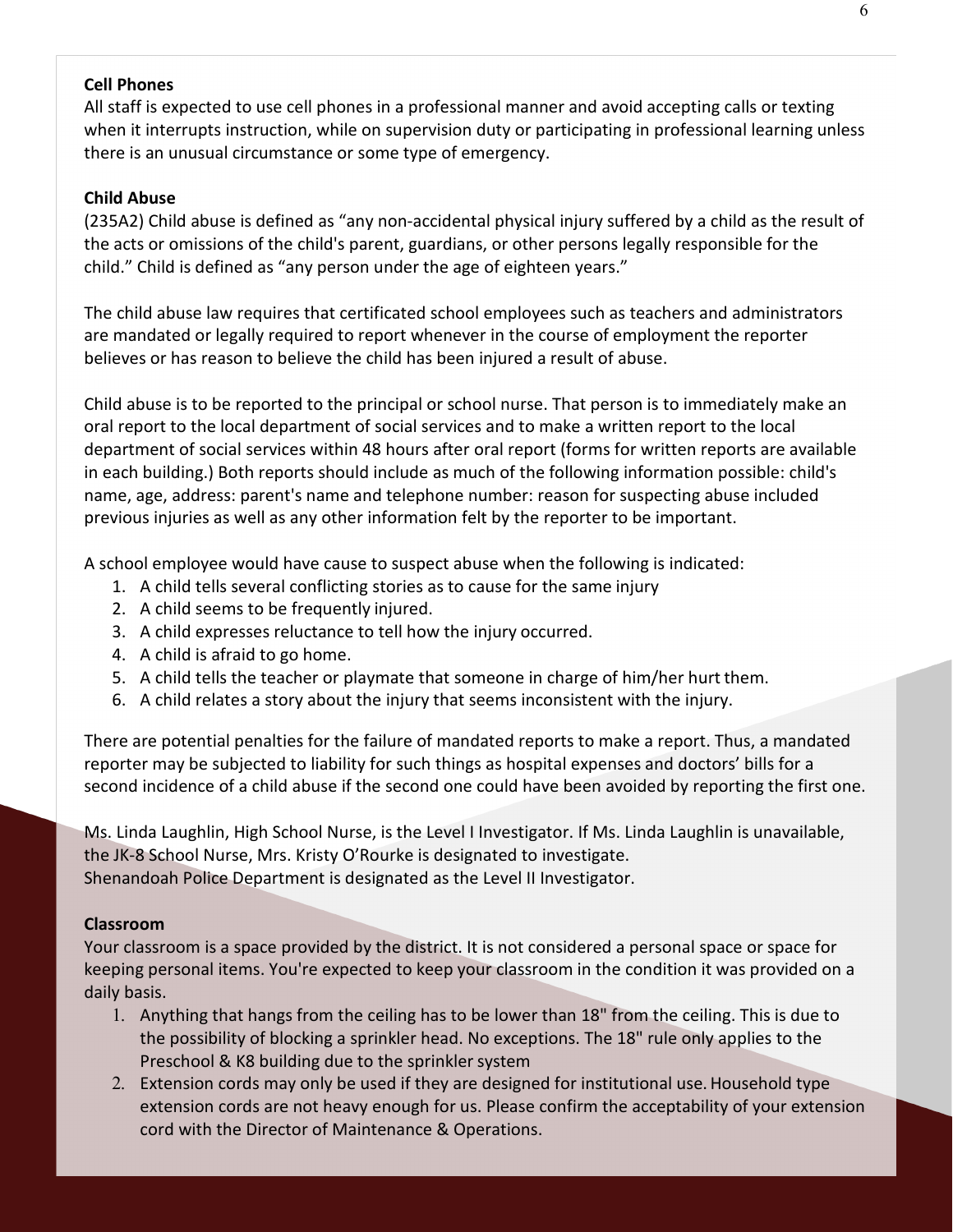- 3. Door wedges are not allowed in your classroom or in the buildings. If you have a door with a closer it needs to be closed at all times, nothing in front of it to prop it open.
- 4. If you have curtains in your room or on your classroom doors they need to be sprayed with a fire-retardant spray. If you have had curtains in the past and you took them home to wash they will need to be sprayed again. The District has the spray. If you ask one of the Custodians to spray the curtains for you.
- 5. The door to your classroom must shut and latch when it closes. Please do not put tape, magnets etc. over the door strike so that your door will not latch.
- 6. Doors are considered a fire barrier so no more than one third of the door or walls should be covered with paper or anything else that can burn.
- 7. Please do not bring furniture or appliances from home (microwaves, refrigerators or other appliances).

If you have an item that need repaired or addressed in your room use the district web page to access staff links and follow to the request [form o](https://docs.google.com/a/shenandoah.k12.ia.us/forms/d/e/1FAIpQLSddkzaVC06QChZvbJaeOwWXOC5aplYCl_FBDJMyVGQ_Rb0naQ/viewform)n the page.

## <span id="page-6-0"></span>**Class Meetings**

Class, club and organizational meetings, may be held during homeroom or before and after school. It is important that we do not schedule two meetings at the same time. Please work carefully to avoid this by notifying the office of your proposed meeting date.

## <span id="page-6-1"></span>**Class Record**

Grades should be verified each quarter via the process within each building.

## <span id="page-6-2"></span>**Controversial Issues**

A "controversial issue" is defined as an area of significant academic inquiry about which substantial segments of the citizens of this community state, or nation hold sincere conflicting points of view.

It is the belief of this school board that controversial issues should be fairly presented in a spirit of honest academic freedom to the end that individual students may recognize the validity of other points of view, but can learn to formulate their own opinions based upon dispassionate, objective, unbiased study and discussion of the factual basis underlying the controversy.

It shall be the responsibility of the instructor to present fully and fairly the opportunity and means for students to study, consider and discuss all sides of controversial issues, including, but not limited to political philosophies.

It shall be the responsibility of the instructor to protect the right of the student to study pertinent controversial issues within the limits of good taste, allowing expression of personal opinions without jeopardizing relationships with the instructor or school.

## <span id="page-6-3"></span>**Corporal Punishment**

Section 280.21 was passed by the Iowa Legislature and signed by the Governor in 1989. In general, it states that a school employee shall not inflict or cause to be inflicted, corporal punishment upon a student. For purposes of this Section, corporal punishment means the intentional physical punishment of a student. HF 2416, passed by the Legislature in 1990, requires the Department of Education to adopt rules which hold that a school district employee's physical contact with the body of a student is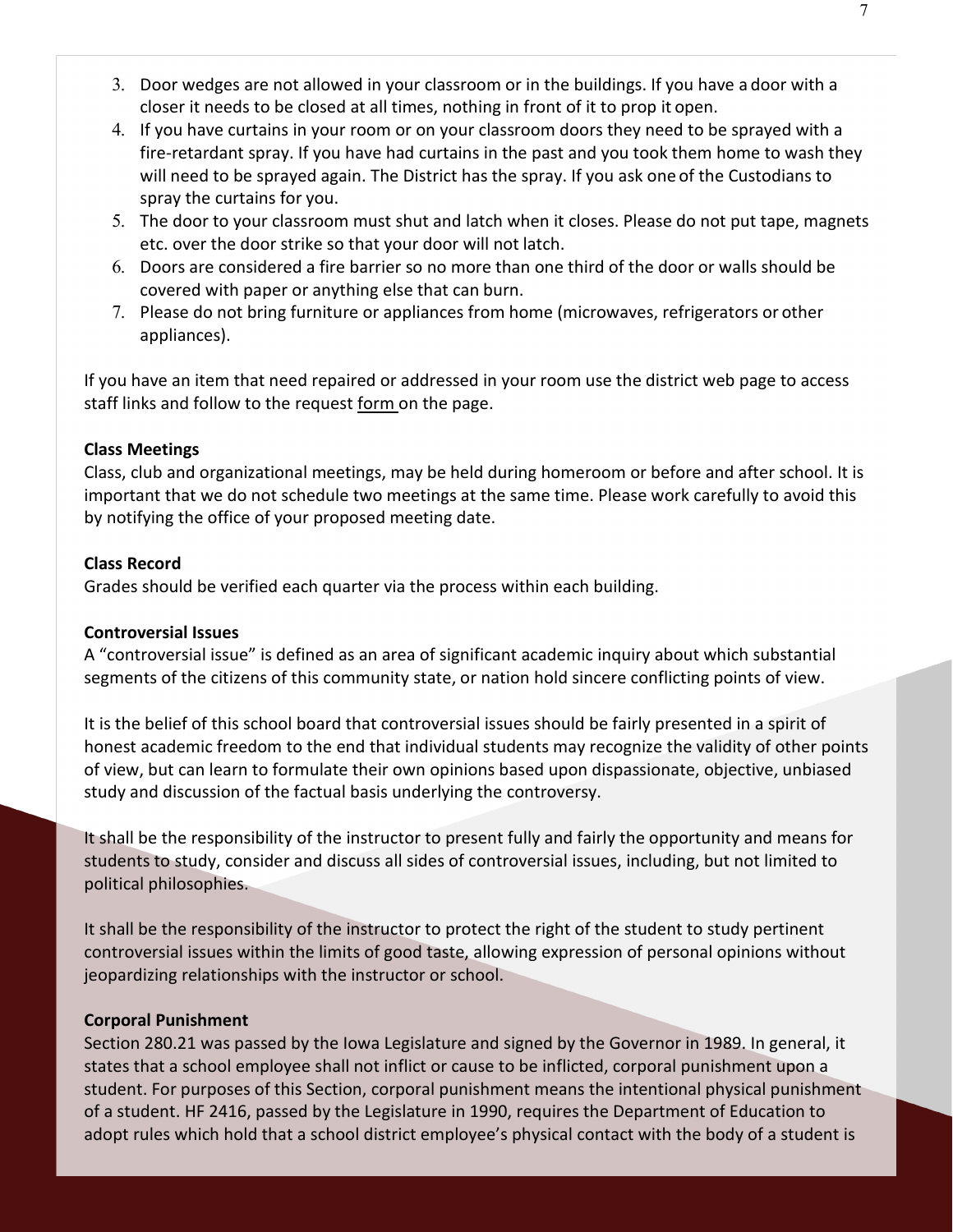not considered corporal punishment if it is reasonable and necessary under the circumstances and is not designed or intended to cause pain, or if the employee uses reasonable force for the protection of the employee, the student or other students, or to obtain the possession of a weapon or other dangerous object within a student's control, or for the protection of property.

#### <span id="page-7-0"></span>**Course Syllabus**

High school teachers are required to provide a course syllabus. These should include classroom rules, classroom expectations, grading system and a short overview of the class.

#### <span id="page-7-1"></span>**HS Dances**

High school teachers are required to chaperon one dance each school year. A list will be given at the start of the school year. If you are unable to supervise the scheduled dance, trade with another teacher or find a replacement and notify the principal of changes. At the dance, if a student wants to go to his/her vehicle, a teacher must go with the student. If a student chooses to leave the dance he/she cannot come back to the dance and the advisor in charge of the dance will keep track of those students' names and the times they leave.

## <span id="page-7-2"></span>**Detention (Elementary)**

Supervision of detention is the responsibility of the teacher assigned on the detention rotation schedule. Detention will take place in the classroom of the supervising teacher. All students staying for detention are to be documented with the office. Prior parent notification is required for a student staying for detention.

#### <span id="page-7-3"></span>**Dress Code**

Employees of Shenandoah Schools are respectfully asked to dress appropriately and professionally. Appearance does affect others' opinions of our schools. Friday is jeans/spiritday. Teachers participating in jeans/spirit day will pay \$1 per Friday for the jean fund. Staff choosing to wear jeans on Friday, must also wear Shenandoah gear. The last Friday of the month is a free "jeans" day.

#### <span id="page-7-4"></span>**Drug-Free Workplace**

It is a violation of the policy of the Shenandoah Community School District for any employee to unlawfully manufacture, distribute, dispense, possess or use on or in the workplace any narcotic drug, hallucinogenic drug, amphetamine, barbiturate, marijuana, or any other controlled substance, as defined in Schedules I through V of Section 202 of the Controlled Substances Act (21 CFR 1300.11 through 1300.15).

Notification is further given that, as a condition of your continued employment, you comply with the above policy of the Shenandoah Community School District and will notify your supervisor of your conviction of any criminal drug statute for a violation occurring in the workplace, no later than five (5) days after such conviction. Any employee who violates the terms of the school district's drug- free workplace policy shall successfully participate in a drug abuse assistance or rehabilitation program approved by the Board. If the employee fails to successfully participate in such a program, the employee's contract shall not be renewed or the employee's employment may be suspended or terminated at the discretion of the board.

#### <span id="page-7-5"></span>**Dual Enrollment Students**

Home-school or home-school-assistance-program students enrolled in classes or participating in school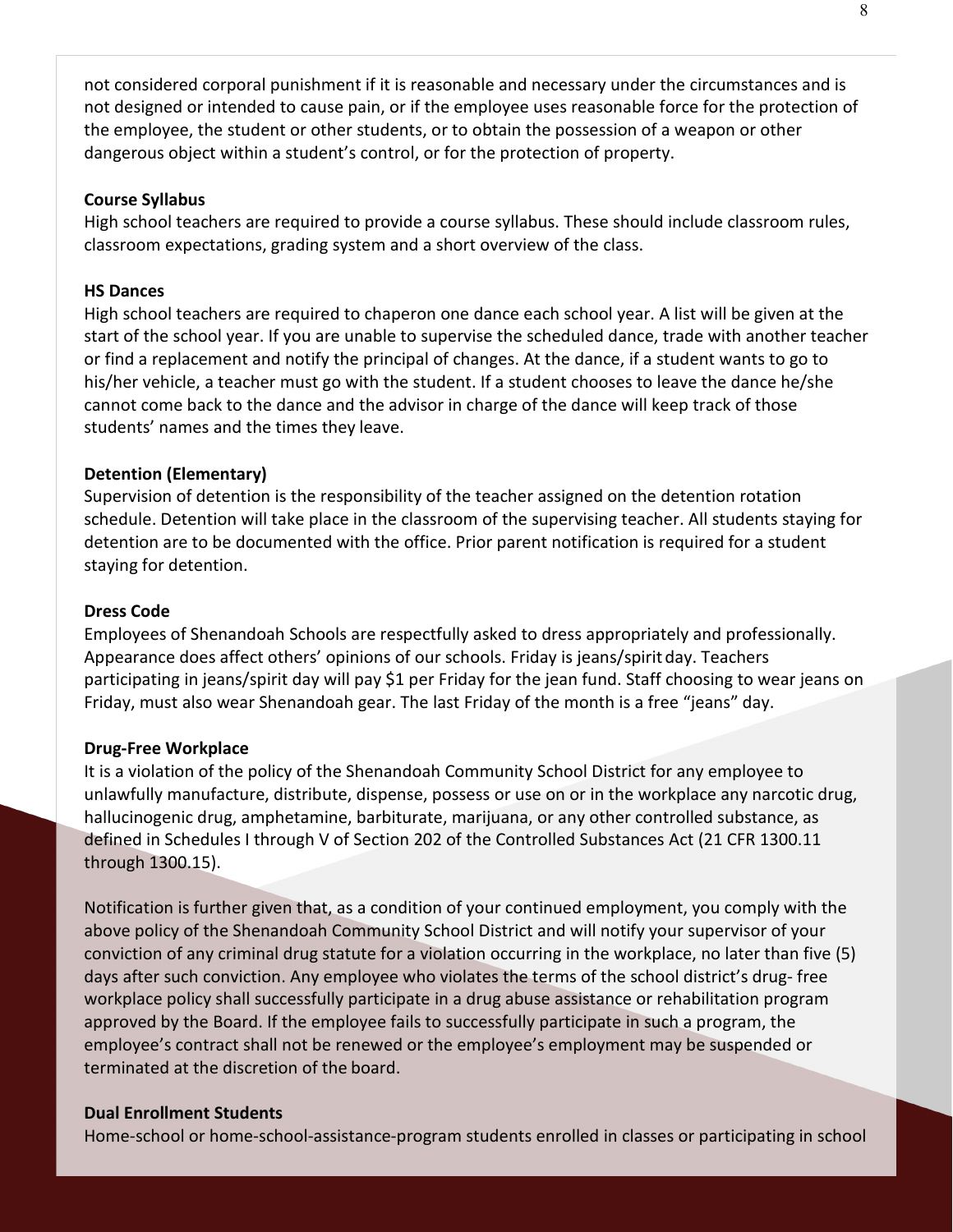activities in the school district are disciplined in the same manner as other students. Dual enrollment students interested in participating in school activities or enrolling in classes should contact the Principal or designee.

## <span id="page-8-0"></span>**Employee Hours**

The district administration has determined that the teacher's regular arrival time shall be 7:45A.M. and regular departure time shall be 3:45P.M. On days preceding holidays and on Fridays, the teaching faculty day may end at 3:30P.M. When it is necessary for you to leave the building during your plan period, be sure to sign in and out so that the principal or secretary are aware you are gone. Employees may leave the building without requesting permission during scheduled duty-free lunch periods but must sign out. When school is dismissed due to inclement weather, teachers may leave ten minutes following student dismissal.

Employees may be required to report before or remain after the regular workday for the purpose of attending faculty or other administratively called meetings. Such meetings will begin no earlier than one-half hour before, nor extend more than one hour beyond the employee's scheduled workday.

Employees may be required, without additional compensation, to attend no more than six (6) evening activities outside the school day each year. Attendance at additional activities shall be at the discretion of the employee.

## <span id="page-8-1"></span>**Employee Parking**

HS employees may park in the main parking lot in the front and second rows on the west side of the main sidewalk. JK-8 employees will park in the lower front lot (south of the front of the building) in the spots facing the street or around the perimeter of the west lot.

#### <span id="page-8-2"></span>**Emergency Drills**

The school district conducts two fire drills, two tornado drills, one bus drill and one lockdown (ALICE) drill per building per semester. Evacuation instructions for tornado and fire drills must be posted by the door of each classroom. Please share evacuation information with your students at the beginning of each semester. All employees must participate in each drill.

#### <span id="page-8-3"></span>**Emergency/Weather-Related School Closings**

In case of a school closing, an announcement will be made on KMA radio (960) and via SchoolMessenger automated system as early as 5:30AM.

The Superintendent has the authority to close schools, dismiss them early, or keep them open beyond the regular school day in case of extreme weather or other emergency conditions. As soon as possible after the decision has been made, the Superintendent shall arrange to announce the closing via the news media.

#### <span id="page-8-4"></span>**Exposure to Blood Borne Pathogens, Occupational**

The Shenandoah Community School District has established a written exposure control plan to eliminate or minimize occupational exposure to blood borne pathogens and to meet the requirements of the Department of Labor, Occupational Safety and Health Administration, 29 Code of Federal Regulations (CFR), Part 1910.1030. The District exposure control plan, which is available in each attendance center, includes: Exposure determination, schedule and method of compliance, provision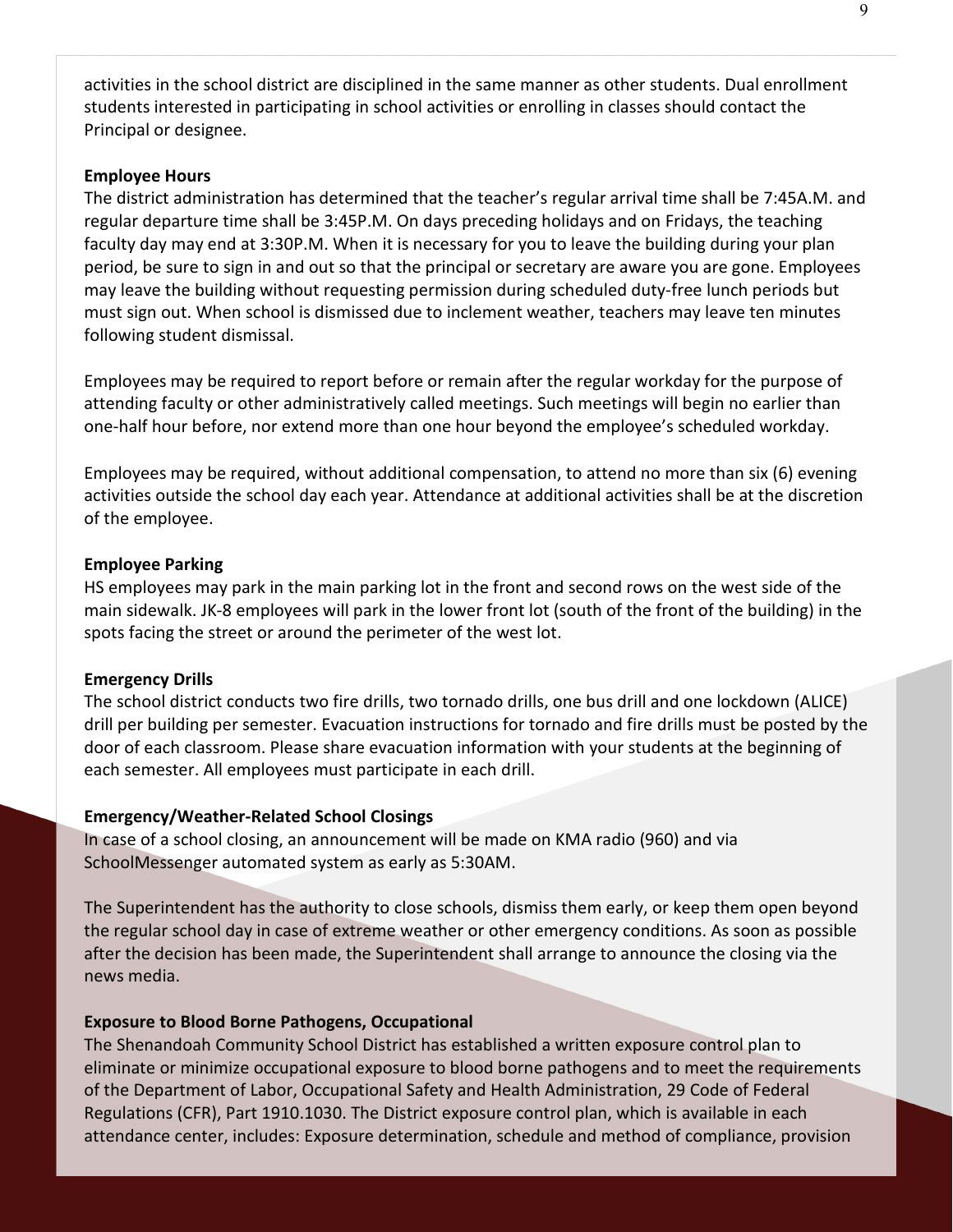for plan copies to be accessible and available upon request, and the review and updating of the plan.

#### <span id="page-9-0"></span>**Expulsion**

The Superintendent and Building Principal may recommend expulsion of a student for violation of regulations, rules, and disciplinary policy of the Shenandoah School District. Only the School Board may expel a student.

## <span id="page-9-1"></span>**Faculty Smoking/Tobacco Use**

Shenandoah Community School District is a tobacco-free environment. This includes all tobacco related products including look alikes, e cigarettes, or other items deemed relative.

## <span id="page-9-2"></span>**Family Education Rights and Privacy Act (FERPA)**

The Family Education Right to Privacy Act denies school records to those who are not parents, guardians or individuals of age without written permission. Parents or guardians may have access to school records. School staff may view records without parental permission. Please note that when material is reviewed, your signature must appear on the proper form contained with each record.

#### <span id="page-9-3"></span>**Fundraiser**

All fundraisers must be approved by an administrator. You must complete the online request [form.](https://docs.google.com/a/shenandoah.k12.ia.us/forms/d/e/1FAIpQLSeeEdpLaf2Q8bPA2eZSx7ek51cELSD0M-rJX1N76kilqAYAkg/viewform) All money must be turned in to the office daily and all funds received must be turned in before purchases are made. Do not keep money in your room. Be sure the public receives what is ordered and pay the fundraiser bills on time. MySchoolBucks is the approved method for gathering funds.

#### <span id="page-9-4"></span>**Good Conduct Policy**

See student handbook for information on Good Conduct Policy.

## <span id="page-9-5"></span>**Grades and Grade Reporting**

Grades will be issued by the high school following the termination of each academic term. Cumulative totals for credit will be issued at the end of  $1<sup>st</sup>$  semester and  $2<sup>nd</sup>$  semester.

A four (4) point system shall be used for high school transcripts. Advanced Placement courses are graded on a five (5) point system.

|                  | $5.0$ GPA =    |                                                                            |
|------------------|----------------|----------------------------------------------------------------------------|
| A 4.0            | A 5.0          | I Incomplete                                                               |
| $A - 3.7$        | $A - 4.7$      |                                                                            |
| $B + 3.3$        | $B + 4.3$      |                                                                            |
| <b>B3.0</b>      | B 4.0          |                                                                            |
| $B - 2.7$        | $B - 3.7$      |                                                                            |
| $C + 2.3$        | $C + 3.3$      |                                                                            |
| C <sub>2.0</sub> | $C$ 3.0        |                                                                            |
| $C - 1.7$        | $C - 2.7$      |                                                                            |
| $D+1.3$          | $D+2.3$        |                                                                            |
| $D$ 1.0          | $D$ 2.0        |                                                                            |
| $D - 0.7$        | $D - 1.7$      |                                                                            |
| F <sub>0.0</sub> | F <sub>0</sub> |                                                                            |
|                  |                | A four (4) point system shall be used for middle school report cards. 3.9- |

4.0 A+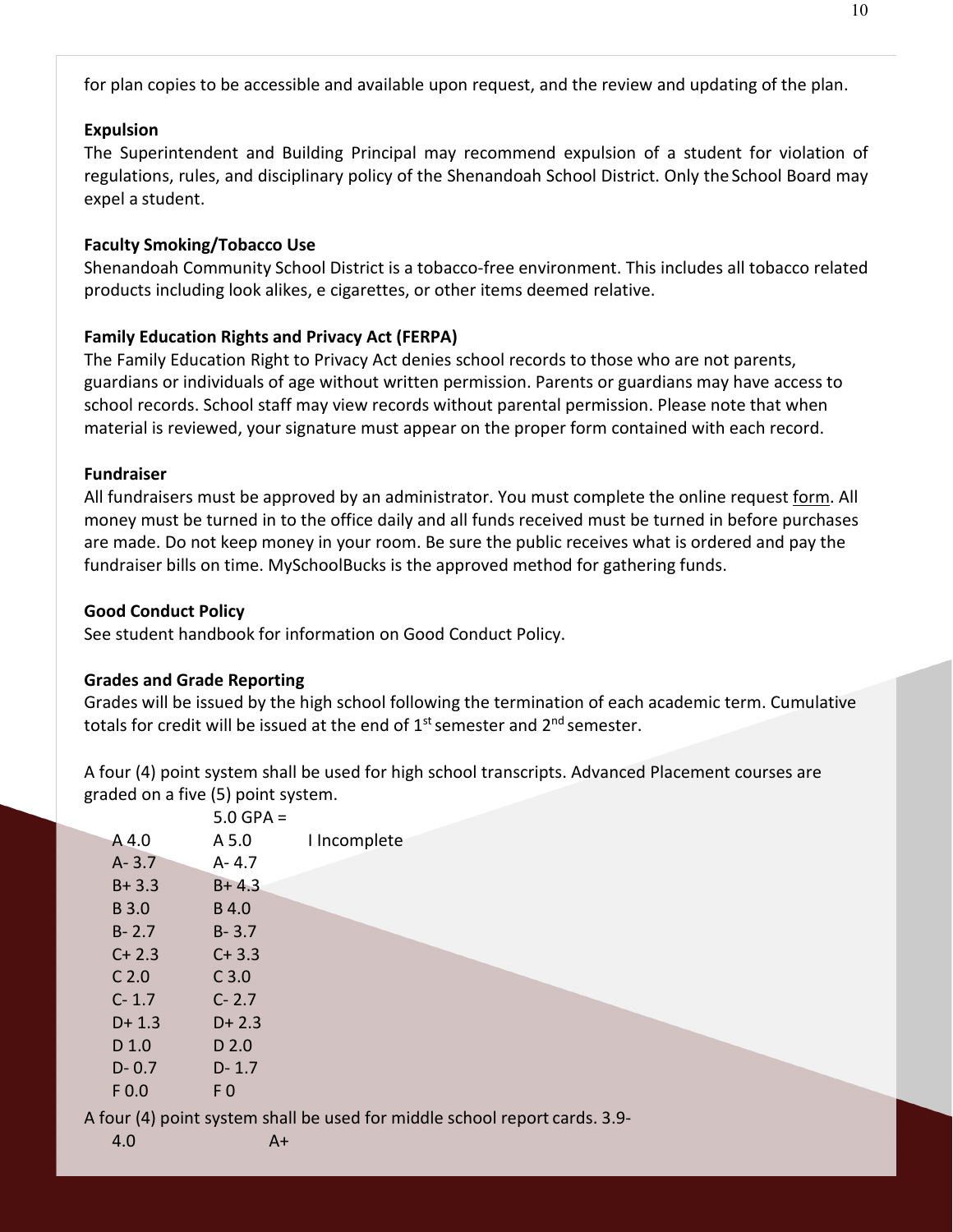| ш | ۰ |
|---|---|
|   |   |

| $3.6 - 3.8$  | А  |
|--------------|----|
| 3.4-3.5      | А- |
| $3.2 - 3.3$  | B+ |
| $2.8 - 3.1$  | в  |
| $2.6 - 2.7$  | в- |
| $2.4 - 2.5$  | C+ |
| $2.0 - 2.3$  | C  |
| $1.8 - 1.9$  | C- |
| $1.6 - 1.7$  | D+ |
| $1.3 - 1.5$  | D  |
| $1.1 - 1.2$  | D- |
| 0-1.0        | F  |
| I Incomplete |    |

## <span id="page-10-0"></span>**Graduate Work**

Classes taken in order to move across the salary schedule must be approved by the Superintendent.

## <span id="page-10-1"></span>**Graduation Requirements**

50 credits are required for graduation.

#### <span id="page-10-2"></span>**Hall Duty/ Assembly Supervision**

Students shall be supervised when they are passing between classes, in assemblies and in class. Staff will attend all assemblies to assist in supervision. Each teacher is responsible for the supervision of students when scheduled for assigned duties.

#### <span id="page-10-3"></span>**Hall Passes**

Students must have a pass when out of the classroom during class and must sign out and back into the classroom.

#### <span id="page-10-4"></span>**Hazardous Chemicals Program**

As per Iowa Code 455D, a Hazard Communication Program is in place for employees and students of this district. During the first teacher workday each year all employees are presented with information about Hazardous Chemicals.

#### <span id="page-10-5"></span>**Health Services**

The office will have a building schedule for the Nurse.

#### <span id="page-10-6"></span>**Homeroom**

Teachers may be assigned a homeroom.

The homeroom teacher is responsible for sharing with students their progress reports. In the spring, homeroom teachers work closely with students in scheduling for the upcoming school year.

Middle School homeroom teachers prepare portfolios for each homeroom student in preparation for student-led conferences along with other tasks as needed.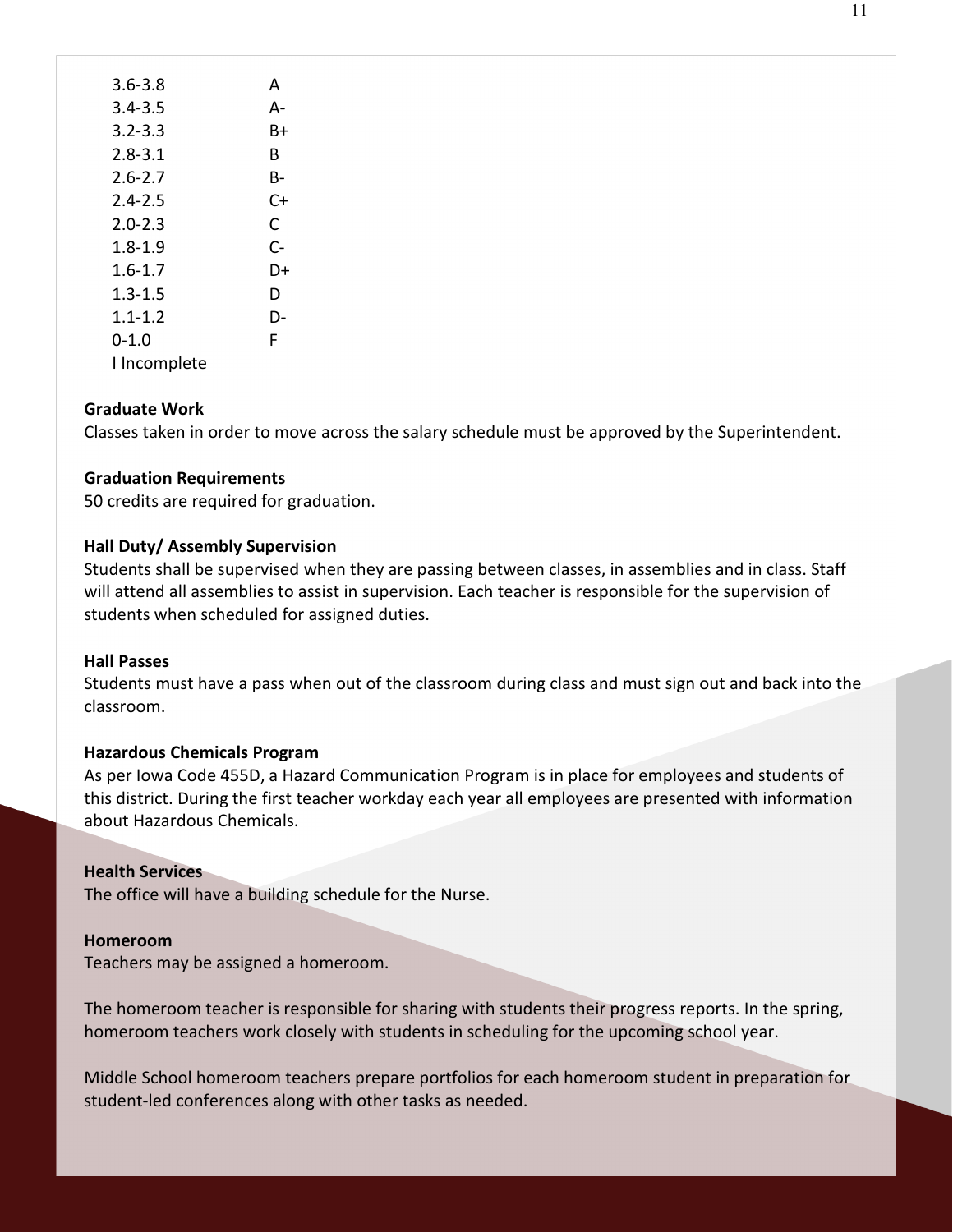## <span id="page-11-0"></span>**In-School Suspension (ISS)**

When a student receives in-school suspension, they are to report to the office for supervision. Students should get their homework and work on it in there. Students are allowed full credit when they have an in-school suspension. When lunch is being served, students are to eat in the assigned room and not in the cafeteria. Students' work is due the day that they are to report back to the classroom. If work is not completed, it will be graded as it would be for any other student.

## In-school suspension rules:

- 1. Talking is Prohibited
- 2. Cell phones/Ipods/Electronic devices are not allowed
- 3. Student must be engaged in productive work (homework, reading, etc.)
- 4. Restroom breaks are determined by Supervisor.
- 5. Student will be escorted to/from lunch room.
- 6. Computer use will be given at discretion of Supervisor for school work only.
- 7. Consequences may result in an after-school detention and could include OSS.

## <span id="page-11-1"></span>**Inventories**

All teachers are required to take classroom inventory. A list of fixed assets is filed with the Administration Office.

## <span id="page-11-2"></span>**Keys**

There will be minimum distribution of building keys. In the event of special need, the keys may be obtained from the building principal upon request. All personnel shall be responsible for the safeguarding of their keys and the security of the building, ensuring that such keys do not fall into the hands of students or other unauthorized person. Teachers are not authorized to make any key available to non-staff citizens or students. You are responsible to make sure that doors are secure when you leave the building after hours. All keys will be turned in to the office at the end of each school year or a list of keys kept will be given to the Principal. Board Policy 405.A.

#### <span id="page-11-3"></span>**Lunchroom Supervision**

Teachers have duty-free lunch. However, some teachers may be asked to supervise lunch and rearrange schedule to do so.

#### <span id="page-11-4"></span>**Master Events Calendar**

All school events must be on the calendar. See Activities Director and/or Activities Director secretary to make sure your date is available before you confirm your plans. Events at individual buildings must be scheduled through the building office.

## <span id="page-11-5"></span>**Out of School Suspension (OSS)**

Students are to receive full credit for work missed due to out of school suspension.

## <span id="page-11-6"></span>**Parent Teacher Conferences and Student Led Conferences**

In preparation for these conferences, faculty should assemble appropriate materials to demonstrate each student's level of work.

## <span id="page-11-7"></span>**Participation in Extra-Curricular Activities**

Students participating in school activities must be in school at least one-half day on the day of the event in order to participate in the activity. Cut-off time is considered 11:30 a.m. Only in pre- excused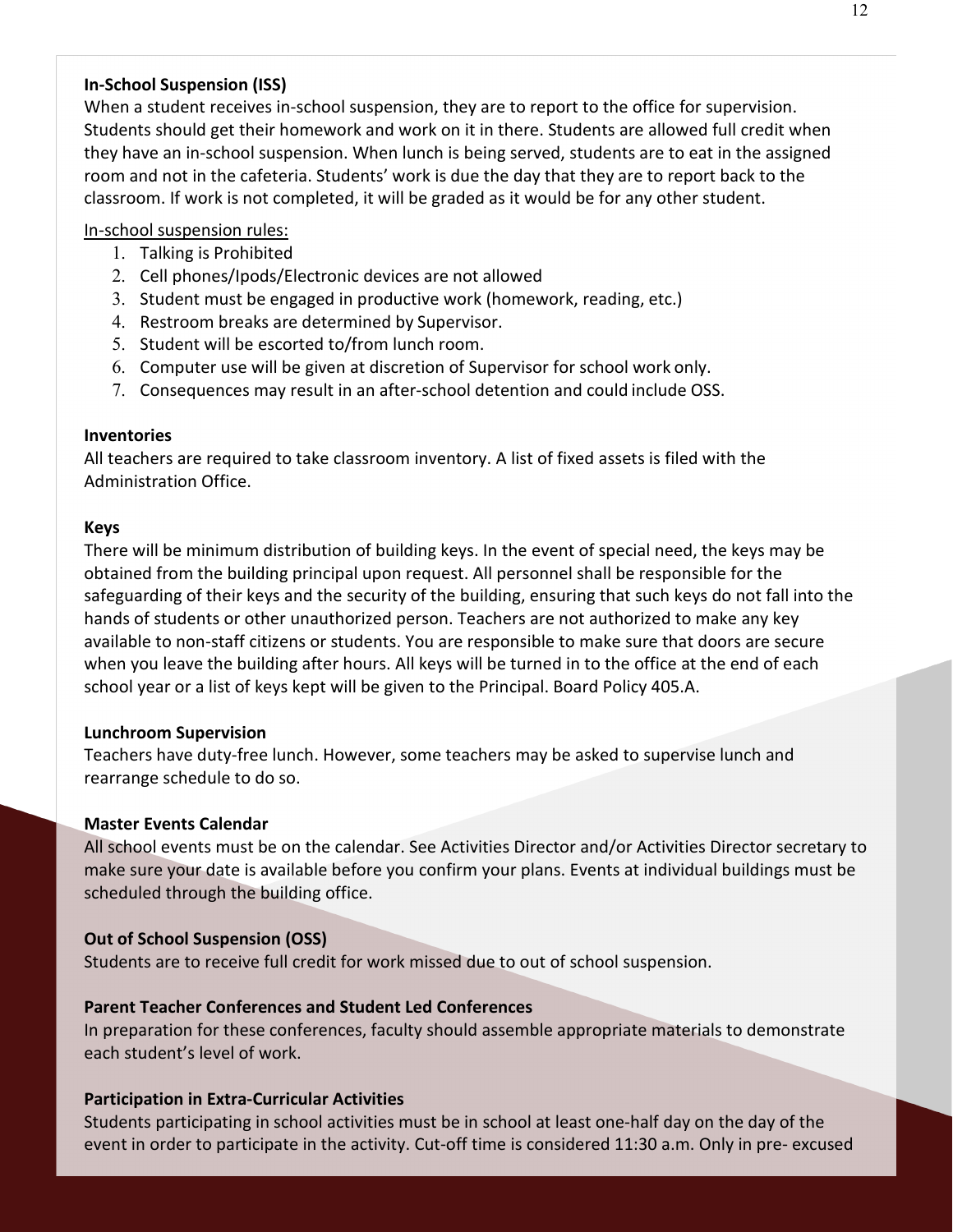circumstances, may this rule be waived by the principal.

#### <span id="page-12-0"></span>**Phone logs**

It is a district expectation that parents are contacted when students are not working to their potential or not behaving appropriately. Teachers are to call parents and keep track of those phone calls.

#### <span id="page-12-1"></span>**Post-Secondary Enrollment Act**

Iowa Code, Chapter 261C authorizes enrollment part-time in nonsectarian courses in eligible postsecondary institutions in Iowa. Stipulations for participation in PSEO classes must be followed.

#### <span id="page-12-2"></span>**Progress Reports (HS)**

Refer to the Student Handbook under High School Academic Eligibility.

## <span id="page-12-3"></span>**Purchase Orders – District and Activity**

You must get administrator approval before you order or purchase any item. Individuals making purchases without approval are responsible for the payment of the order.

The purchase order is implemented in the district to ensure that:

- All purchases have administrative approval
- To ensure that it is a proper disbursement of public funds.

#### <span id="page-12-4"></span>**Reimbursement**

To receive reimbursement, staff must first have prior administrative approval for the purchase. Then the reimbursement form must be accompanied by a detailed receipt.

#### <span id="page-12-5"></span>**Smoking, Possession of Drugs and Alcohol**

SCSD is a tobacco, drug, and alcohol-free campus. Report any infractions by to administration. Also, if you suspect a student of any unusual behavior, notify the office.

#### <span id="page-12-6"></span>**Staff Meetings**

Staff meetings are scheduled, and staff will be notified of meeting times/dates.

#### <span id="page-12-7"></span>**Standardized Tests**

Iowa Statewide Assessment of Student Progress (ISASP) is administered each year.

#### <span id="page-12-8"></span>**Student Assistance Team**

The purpose of this team is:

- 1. To assist teachers in identifying students at-risk with the purpose of intervention,
- 2. To assist faculty in generating ideas for teaching at-risk students,
- 3. To maximize integration for students already identified for special education services.
- 4. Begin the IEP referral process.

Staff may be required to attend S.A.T meetings.

\*Elementary S.A.T. meetings are a part of the PD/MTSS plan.

#### <span id="page-12-9"></span>**Substitutes/Teacher absences**

When a teacher knows that he/she is going to be gone, it is his/her responsibility to enter that absence into Absence Management (AESOP) [www.aesoponline.com .](http://www.aesoponline.com/) The teacher has the ability to assign a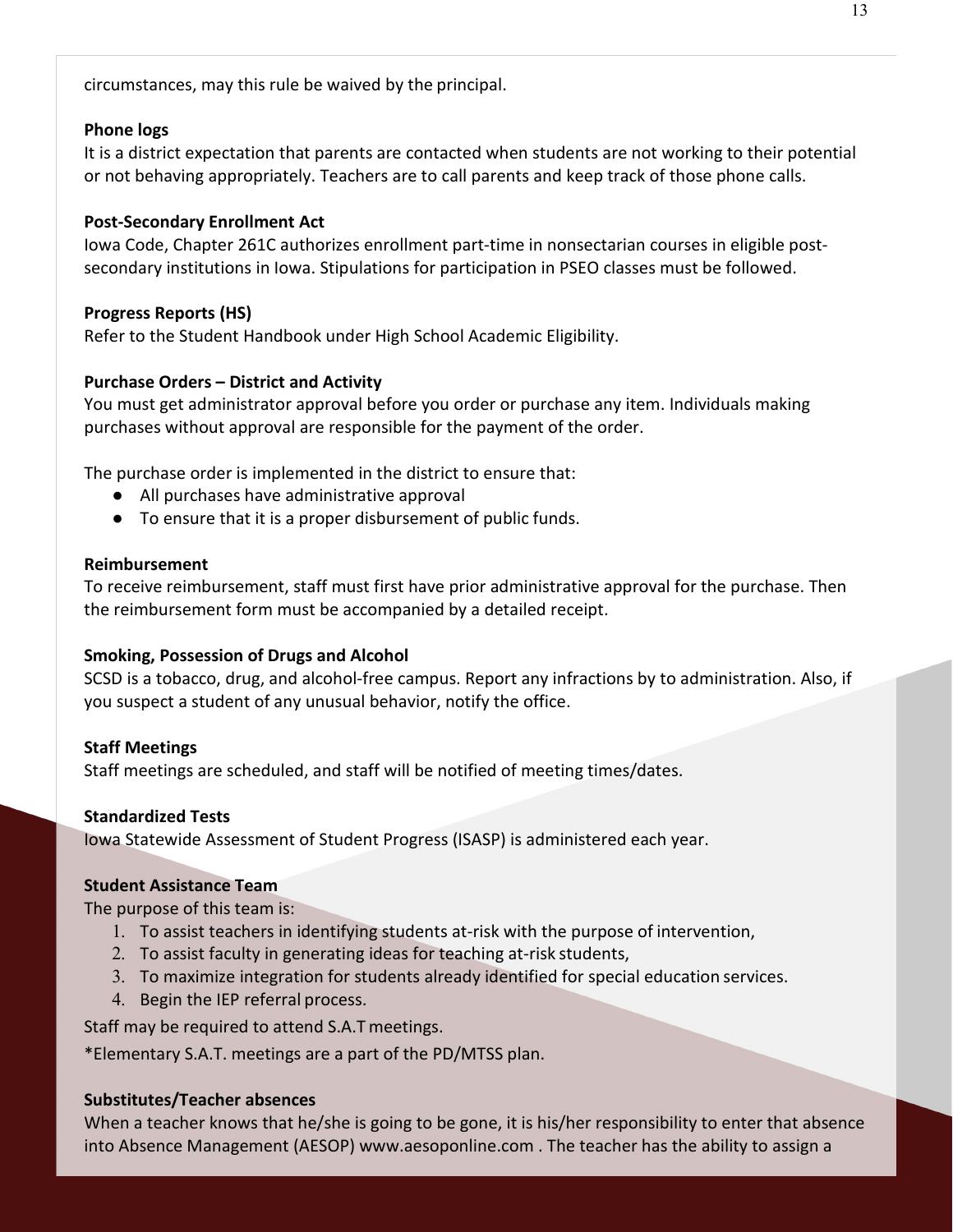substitute to that absence if he/she has already contacted one. If one has not already been contacted, the system will post the job for a substitute to pick up. In the case of illness or emergency when the absence cannot be entered into Aesop at least 1 hour prior to the teacher's report time, the office must be notified so that a substitute can be manually called.

When you are absent, you must make sure that seating charts, attendance protocols, important information or other need to know information is ready and available for the substitute. Lesson plans must be available and user friendly with details that would allow the substitute to keep students engaged throughout the time needed with students.

## <span id="page-13-0"></span>**Tardy Policy:**

## Elementary

Students are expected to be at school on time. Children are considered tardy if they are not present at the time school is scheduled to begin. If students arrive late they need to report to the office to check in before going to class. A tardy turns into an absence if children miss more than half  $(\frac{1}{2})$  of the day. This is recorded on report cards and permanent records. However, for perfect attendance recognition at semester and at the end of the year, students must be present 100% of the time. That means not leaving early or arriving late for any reason.

## Middle School

Students are expected to be in class on time. If students arrive at school late, they need to report to the office to check in before going to class. Students who arrive late to a class must have a pass from the teacher or staff member who caused them to be late. If a student is more than 25 minutes late to 1<sup>st</sup> period and unexcused they will be counted absent.

## High School

Students arriving following the bell, to any class period, will be designated as tardy. Students arriving late to school will check-in at the office for a pass. Students are allowed three (3) tardies to school/class periods for any reason prior to any disciplinary action.

On the fourth tardy, a student will be assigned to Monday/Thursday after-school detention. Afterschool tardy detention will be for 1 hour (3:30-4:30) and must be served on the day assigned. Additional Monday/Thursday detentions will be assigned for every two (2) tardies beyond the original four.

If a student does not serve their tardy detention, on the assigned day, the student will be assigned an in-school detention the following day. Parents/guardians will be notified of all tardy detentions assigned. See "Extracurricular Activities" section for further information about missed practices or games.

Tardies due to inclement weather will be reviewed on a case-by-case basis.

## <span id="page-13-1"></span>**Telephone calls**

In the case of an emergency phone call to a faculty member, he/she is immediately notified. Students who need to place a phone call should be sent to the office during non-instructional time. Please do not send high school students to use the phone outside the office unless it is an emergency.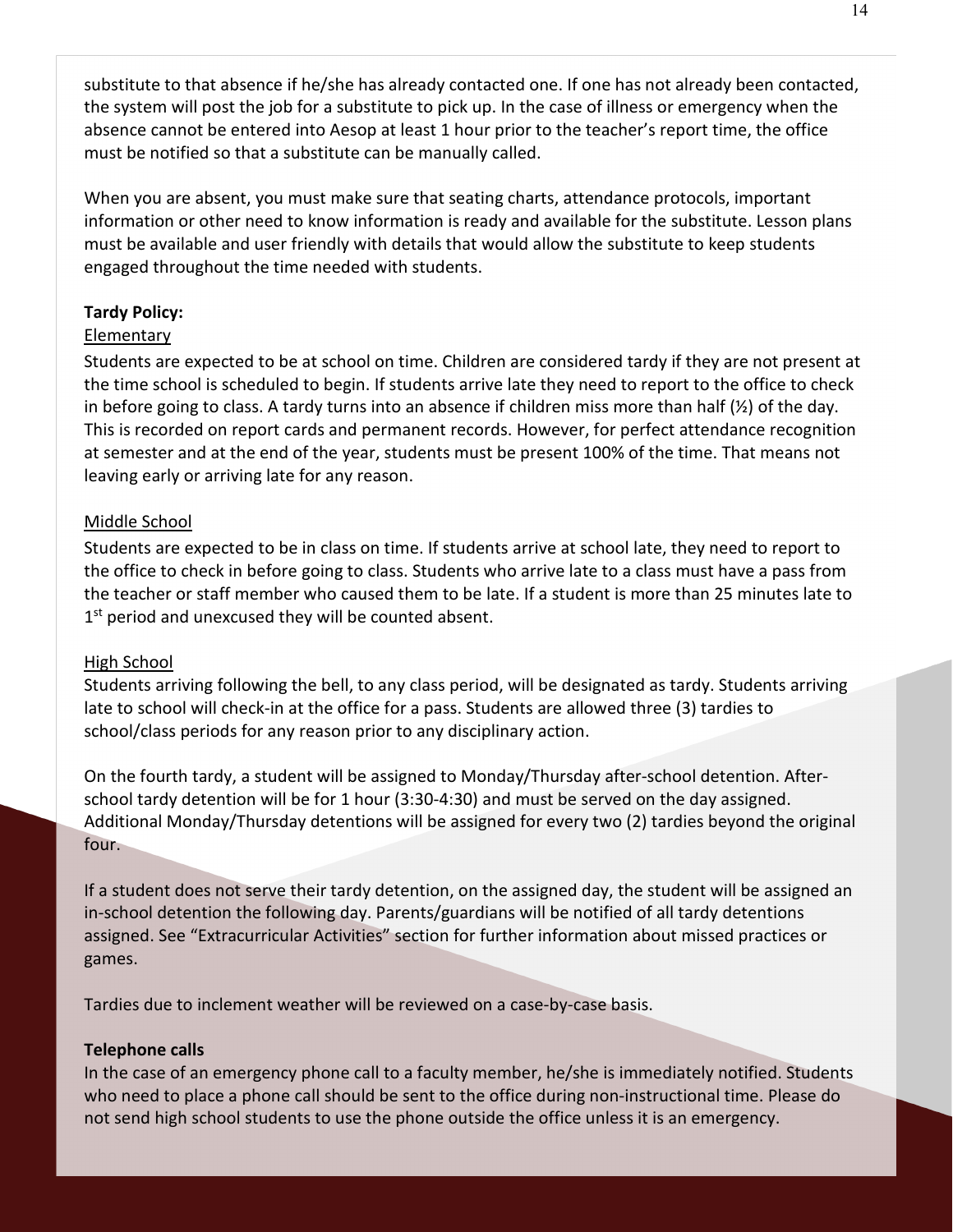## <span id="page-14-0"></span>**Textbooks**

At the completion of each year, you are responsible for submitting a list of all textbooks used in your classroom as well as any missing or damaged textbooks. The list should be turned in to the office.

## <span id="page-14-1"></span>**Tutoring**

See Board Policy 401.3. In effect, you cannot tutor your own pupils for a monetary return. You may tutor students enrolled in classes of other teachers during non-contractual hours.

#### <span id="page-14-2"></span>**Visitation by Other Students**

We generally discourage visitation of our students by friends. The Principal will make a determination as requests arise. There are special circumstances in which we will accommodate such requests. All visitors MUST report to the office.

## **Worker's Compensation**

The district strives to maintain a safe and accident-free work environment. Employees are expected to use good judgment, follow safety guidelines and procedures, and avoid taking hazardous actions such as but not limited to not using equipment that they have not been trained on, standing on chairs, or inappropriately attempting to lift objects.

It is the responsibility of the employee injured on the job to inform their supervisor and the business office of all injuries (minor and more serious) within **twenty-four** hours of the occurrence. An accident report needs to be completed by calling **EMC onCall Nurse at 1-844-322-4668 and notifying the business office.** The employee will need to work with the business office to file and Worker's Compensation claims that need to be filed.

## <span id="page-14-3"></span>**SAFETY PROCEDURES - SPECIAL EDUCATION SAFETY PLANS**

#### Fire Evacuation-Physically Handicapped Students

The following procedure will be used for the evacuation of physically handicapped students who are unable to use stairs or unable to be quickly and safely moved from the building:

The teacher/teacher associate will assist the disabled student to an "area of safe refuge" behind fire doors. One staff member will be identified to stay with each physically disabled student. The building principal will notify the fire department of the location of the "areas of safe refuge" where physically disabled students may be found. One staff member will be responsible to notify the fire department.

#### Hearing Impaired Students

The following procedure will be used for the evacuation of hearing-impaired students: Although the building alarm system is equipped with light strobes – the teacher/teacher associate of a hearing-impaired student will make eye contact with the student and communicate the nature of the emergency. An assigned staff member will assist the hearing-impaired student to exit the building using the proper exit route.

#### Visually Impaired Students

The following procedure will be used for the evacuation of visually impaired students: The teacher/teacher associate will assist the visually impaired student to exit the building using the proper exit route.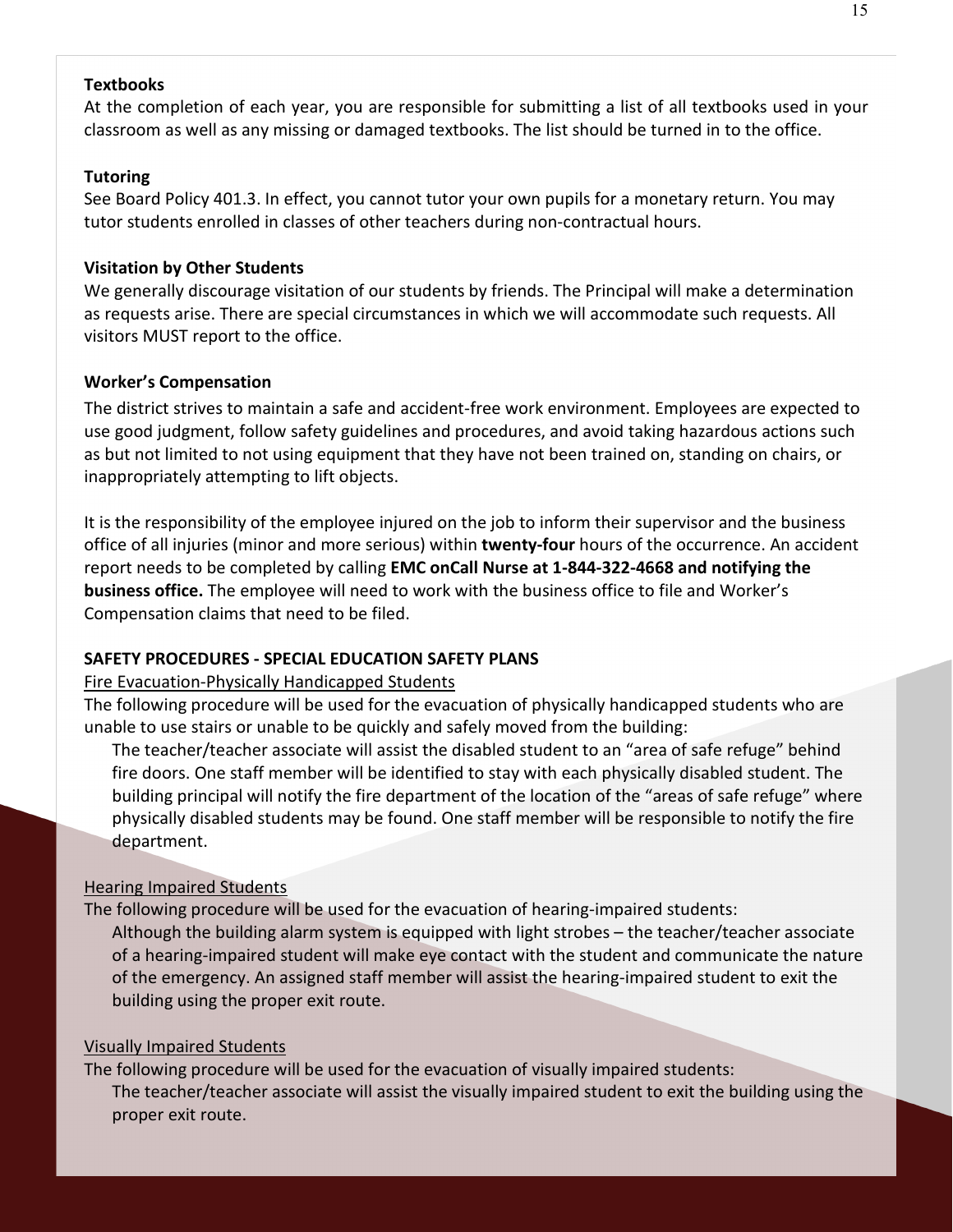## Tornado Precautions - Physically Handicapped Students

The following procedure will be used for the evacuation of physically handicapped students who are unable to use stairs or unable to be quickly and safely moved to designated areas of safety:

The teacher/teacher associate will assist the disabled student to an "area of safe refuge." Identified staff member(s) will assist each student to the appropriate tornado shelter area.

## Tornado Precautions - Hearing Impaired Students

The following procedure will be used for moving hearing-impaired students to tornado shelter areas: The teacher of a hearing-impaired student will make eye contact with the student and communicate the nature of the emergency. The teacher/teacher associate will assist the hearingimpaired student to the appropriate tornado shelter area.

## Tornado Precautions - Visually Impaired Students

The following procedure will be used for the evacuation of visually impaired students to tornado shelter areas:

The teacher/teacher associate will assist the visually impaired student to the appropriate tornado shelter area.

## Gas Leak Evacuation – Physically Handicapped Students

The following procedure will be used for the evacuation of physically handicapped students who are unable to use the stairs or unable to be quickly and safely moved to designated area of safety:

The teacher/teacher associate will assist the physically disabled students to an "area of safe refuge" away from the building. The teacher/teacher associate will stay with each physically disabled student. The building principal will notify the fire department of the location of the "areas of safe refuge" where physically disabled students may be found. The local fire and police departments will be notified.

## Gas Leak Evacuation – Hearing Impaired Students

The following procedure will be used for the evacuation of hearing-impaired students: The teacher/teacher associate of a hearing-impaired student will make eye contact with the student and communicate the nature of the emergency. The teacher/teacher associate will assist the hearing-impaired student to exit the building using the proper exit route. The local fire and police departments will be notified.

## Gas Leak Evacuation – Visually Impaired Students

The following procedure will be used for the evacuation of visually impaired students: The teacher/teacher associate will assist the visually impaired student to exit the building using the proper exit route. The local fire and police departments will be notified.

## Intruder Alert – Physically Handicapped Students

The following procedure will be used for the movement of physically handicapped students who are unable to quickly and safely move to designated area of safety within the classroom:

Physically disabled students will be moved to an "area of safe refuge" within the classroom. One staff member will be identified to stay with each physically disabled student.

## Intruder Alert – Hearing Impaired Students

The following procedure will be used for the movement of hearing-impaired students: The teacher/teacher associate of a hearing-impaired student will make eye contact with the